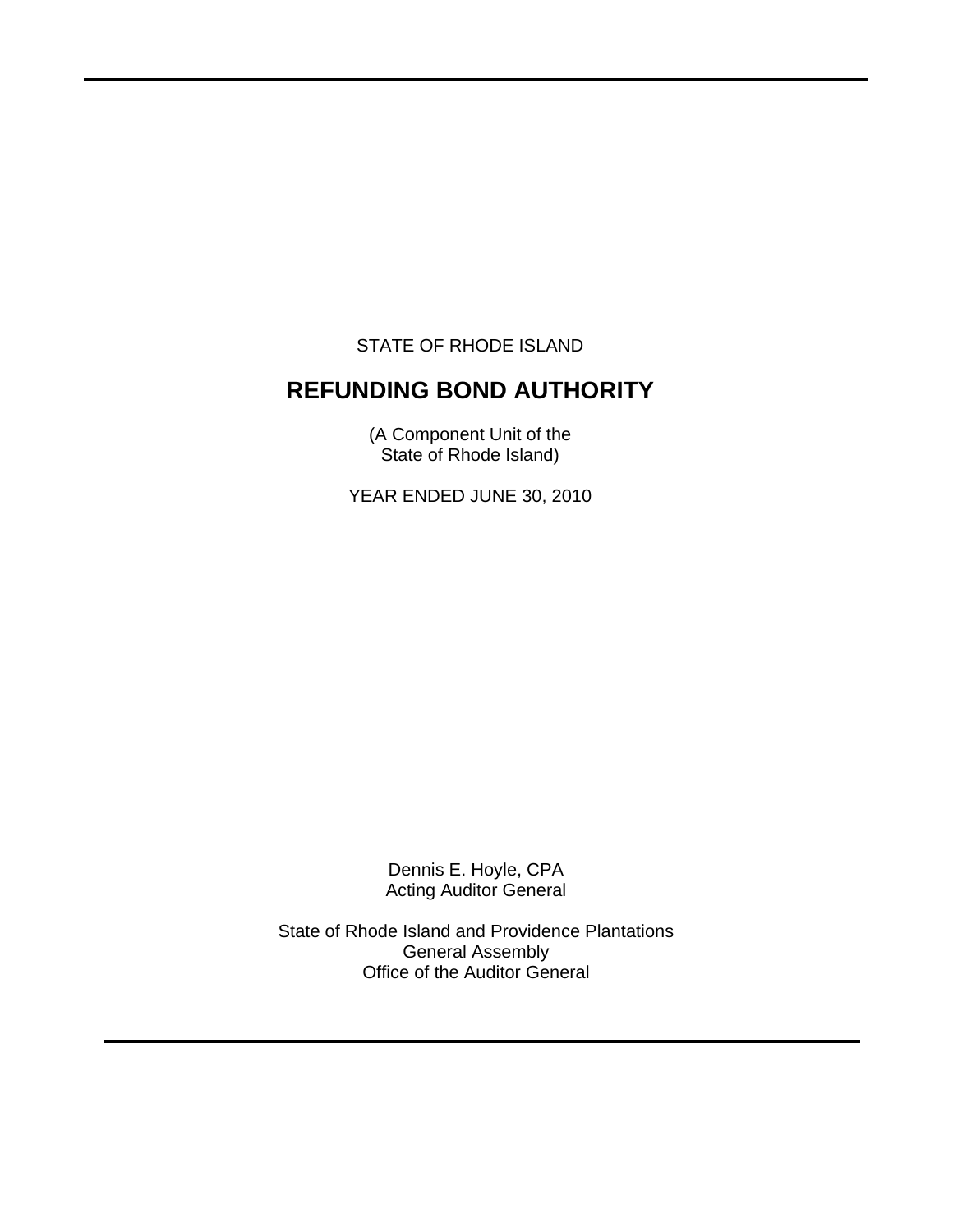

DENNIS E. HOYLE, CPA *ACTING AUDITOR GENERAL* dennis.hoyle@oag.ri.gov

STATE of RHODE ISLAND and PROVIDENCE PLANTATIONS

GENERAL ASSEMBLY

OFFICE of the AUDITOR GENERAL

- ♦ *INTEGRITY*
- ♦ *RELIABILITY*
- ♦ *INDEPENDENCE*
- ♦ *ACCOUNTABILITY*

December 1, 2010

## JOINT COMMITTEE ON LEGISLATIVE SERVICES:

SPEAKER Gordon D. Fox, Chairman

Senator M. Teresa Paiva-Weed Senator Dennis L. Algiere Representative Nicholas A. Mattiello Representative Robert A. Watson

 We have completed our audit of the financial statements of the Rhode Island Refunding Bond Authority for the fiscal year ended June 30, 2010 in accordance with Section 35-8.1-10 of the General Laws.

 The Refunding Bond Authority made the final payment on its outstanding bonds during fiscal 2010 and title to all projects financed through the Authority has been transferred to the State of Rhode Island. This is the final audit of the Authority's financial statements.

Our reports are contained herein as outlined in the Table of Contents.

Sincerely,

 Dennis E. Hoyle, CPA Acting Auditor General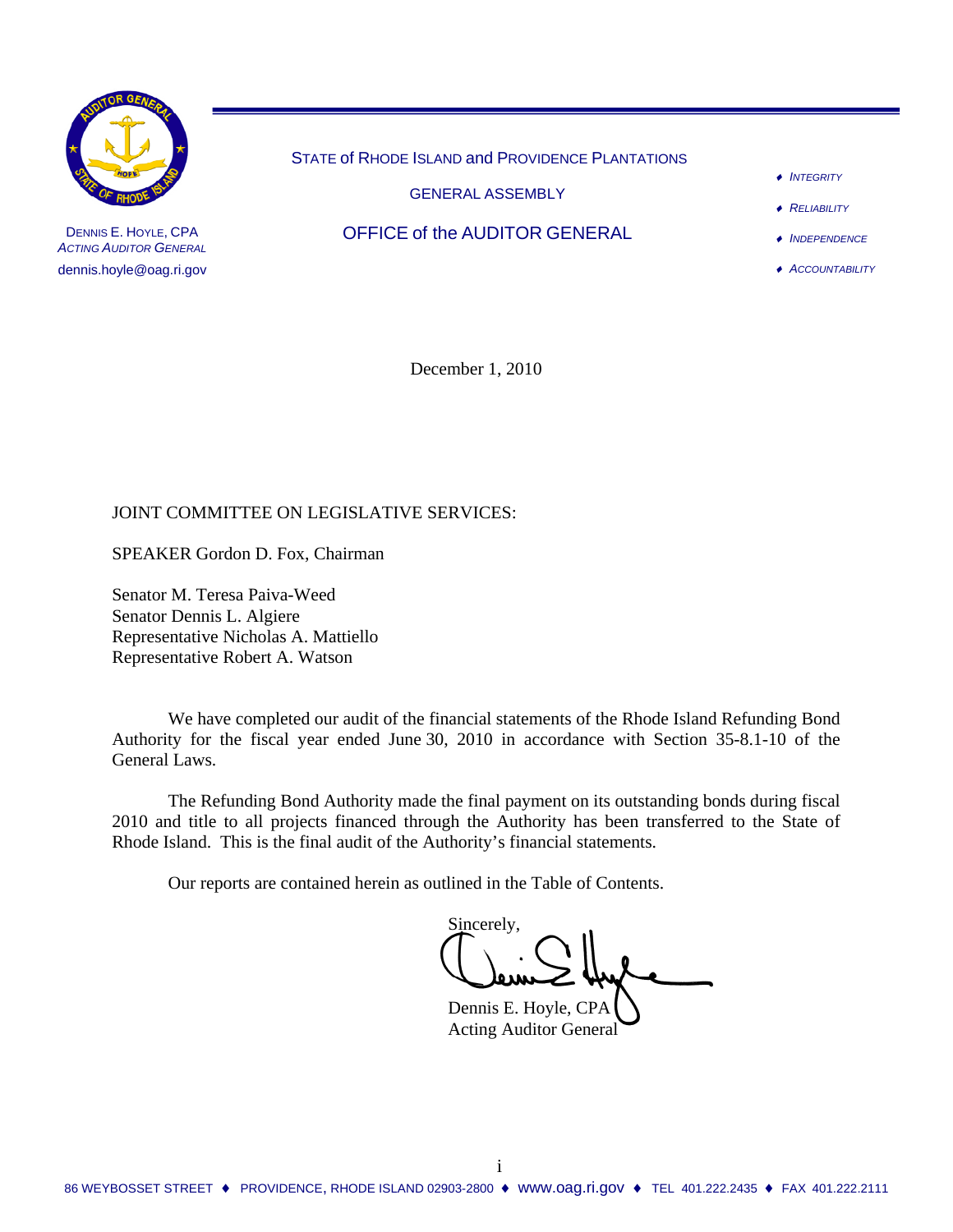(A Component Unit of the State of Rhode Island)

## **Year Ended June 30, 2010**

## TABLE OF CONTENTS

|     |                                                                                                                                                                                   | Page           |
|-----|-----------------------------------------------------------------------------------------------------------------------------------------------------------------------------------|----------------|
| I.  | <b>INDEPENDENT AUDITOR'S REPORT</b>                                                                                                                                               | 1              |
| Π.  | MANAGEMENT'S DISCUSSION AND ANALYSIS                                                                                                                                              | 3              |
| Ш.  | <b>BASIC FINANCIAL STATEMENTS</b>                                                                                                                                                 |                |
|     | <b>Statement of Net Assets</b>                                                                                                                                                    | 6              |
|     | Statement of Revenues, Expenses and Changes in Net Assets                                                                                                                         | $\overline{7}$ |
|     | <b>Statement of Cash Flows</b>                                                                                                                                                    | 8              |
|     | Notes to the Financial Statements                                                                                                                                                 | 9              |
| IV. | SUPPLEMENTARY INFORMATION                                                                                                                                                         |                |
|     | <b>Combining Statement of Net Assets</b>                                                                                                                                          | 13             |
|     | Combining Statement of Revenues, Expenses and Changes in Net Assets                                                                                                               | 14             |
|     | <b>Combining Statement of Cash Flows</b>                                                                                                                                          | 15             |
| V.  | <b>INDEPENDENT AUDITOR'S REPORT ON INTERNAL CONTROL OVER</b><br>FINANCIAL REPORTING AND ON COMPLIANCE AND OTHER MATTERS<br>BASED ON AN AUDIT OF FINANCIAL STATEMENTS PERFORMED IN |                |
|     | <u>ACCORDANCE WITH GOVERNMENT AUDITING STANDARDS</u>                                                                                                                              | 16             |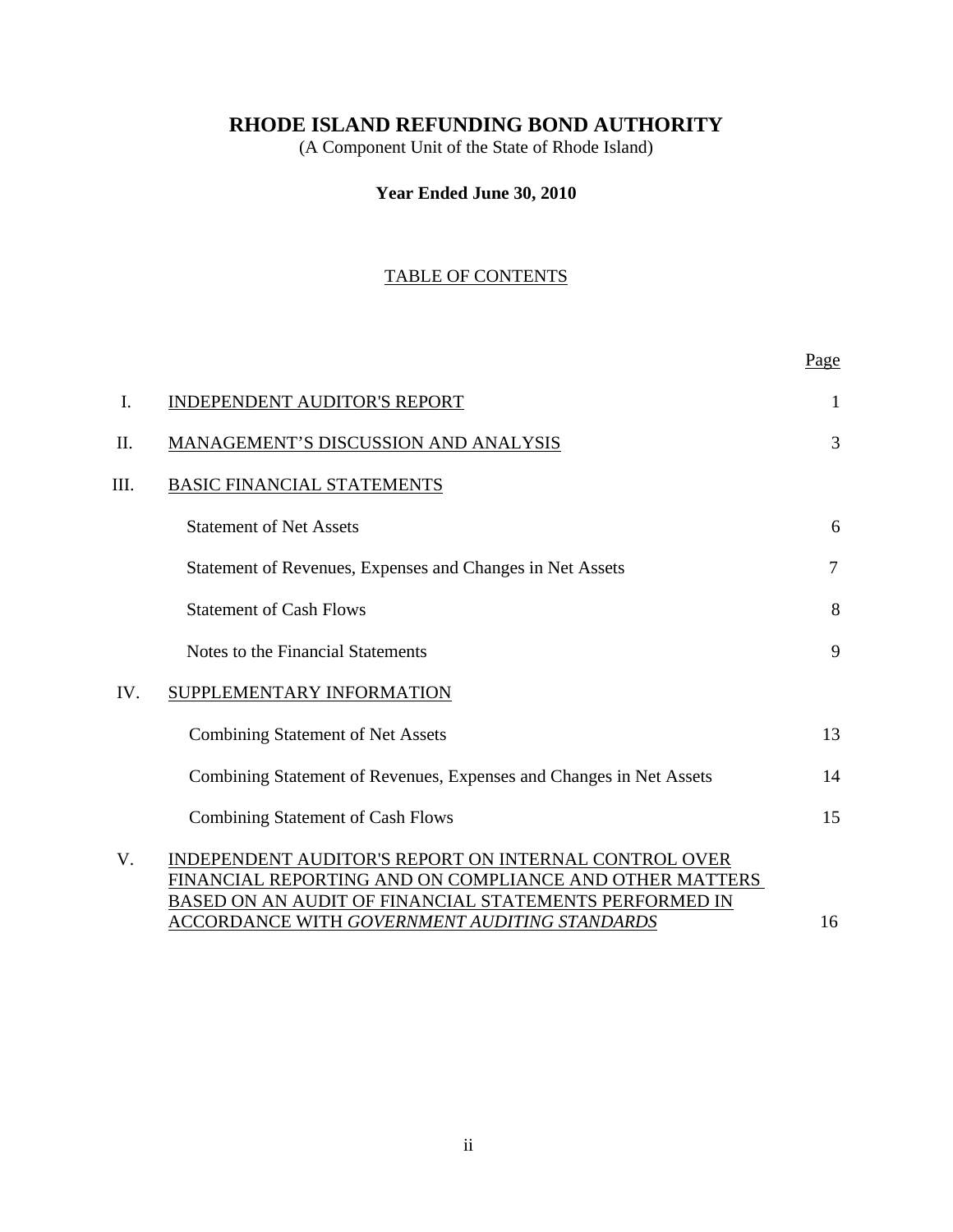

DENNIS E. HOYLE, CPA *ACTING AUDITOR GENERAL* dennis.hoyle@oag.ri.gov

STATE of RHODE ISLAND and PROVIDENCE PLANTATIONS

GENERAL ASSEMBLY

## OFFICE of the AUDITOR GENERAL

- ♦ *INTEGRITY*
- ♦ *RELIABILITY*
- ♦ *INDEPENDENCE*
- ♦ *ACCOUNTABILITY*

## **INDEPENDENT AUDITOR'S REPORT**

### JOINT COMMITTEE ON LEGISLATIVE SERVICES, GENERAL ASSEMBLY STATE OF RHODE ISLAND AND PROVIDENCE PLANTATIONS:

#### BOARD OF DIRECTORS OF THE RHODE ISLAND REFUNDING BOND AUTHORITY:

We have audited the accompanying statement of net assets of the Rhode Island Refunding Bond Authority (the Authority), a component unit of the State of Rhode Island and Providence Plantations, as of June 30, 2010, and the related statements of revenues, expenses and changes in net assets and cash flows for the year then ended. These financial statements are the responsibility of the Authority's management. Our responsibility is to express an opinion on these financial statements based on our audit.

We conducted our audit in accordance with auditing standards generally accepted in the United States of America and the standards applicable to financial audits contained in *Government Auditing Standards,* issued by the Comptroller General of the United States. Those standards require that we plan and perform the audit to obtain reasonable assurance about whether the financial statements are free of material misstatement. An audit includes examining, on a test basis, evidence supporting the amounts and disclosures in the financial statements. An audit also includes assessing the accounting principles used and significant estimates made by management, as well as evaluating the overall financial statement presentation. We believe that our audit provides a reasonable basis for our opinion.

In our opinion, the financial statements referred to previously present fairly, in all material respects, the financial position of the Authority as of June 30, 2010, and the changes in its financial position and its cash flows for the year then ended in conformity with accounting principles generally accepted in the United States of America.

As discussed in Notes 2, 4 and 5, the Authority has repaid all outstanding indebtedness and transferred title for all projects to the State of Rhode Island. As of June 30, 2010, the Authority had no assets or liabilities.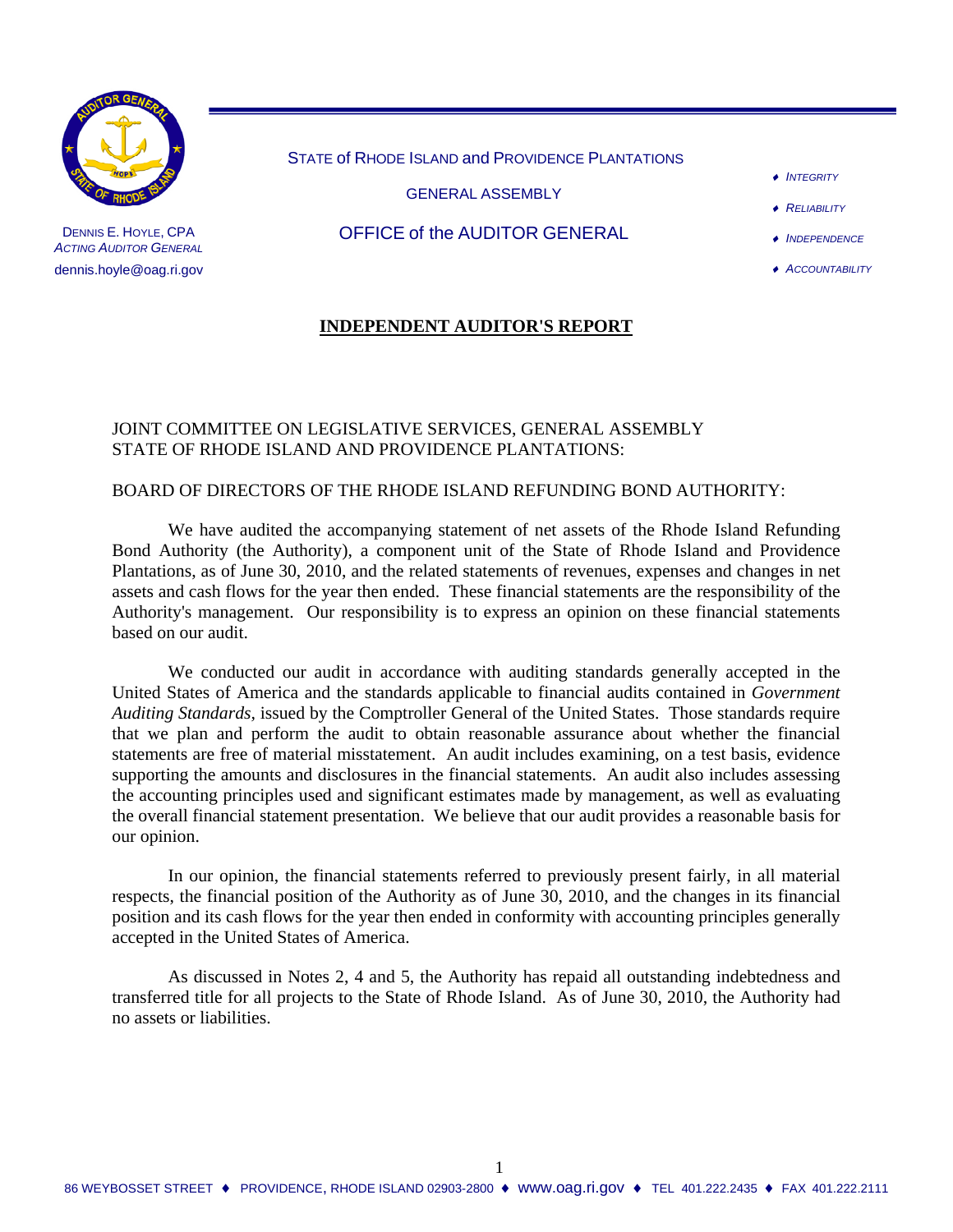JOINT COMMITTEE ON LEGISLATIVE SERVICES, GENERAL ASSEMBLY BOARD OF DIRECTORS OF THE RHODE ISLAND REFUNDING BOND AUTHORITY Page 2

In accordance with *Government Auditing Standards*, we issued our report dated November 22, 2010 on our consideration of the Authority's internal control over financial reporting and on our tests of its compliance with certain provisions of laws, regulations, contracts and other matters. The purpose of that report is to describe the scope of our testing of internal control over financial reporting and compliance and the results of that testing, and not to provide an opinion on the internal control over financial reporting or on compliance. That report is an integral part of an audit performed in accordance with *Government Auditing Standards* and should be considered in assessing the results of our audit.

The Management's Discussion and Analysis on pages 3 through 5 is not a required part of the basic financial statements but is supplementary information required by the Governmental Accounting Standards Board. We have applied certain limited procedures, which consisted principally of inquiries of management regarding the methods of measurement and presentation of the required supplementary information. However, we did not audit the information and express no opinion on it.

Our audit was conducted for the purpose of forming an opinion on the basic financial statements taken as a whole. The combining fund statements as listed in the accompanying table of contents are presented for purposes of additional analysis and are not a required part of the basic financial statements. The combining fund statements have been subjected to the auditing procedures applied in the audit of the basic financial statements and, in our opinion, are fairly stated in all material respects in relation to the basic financial statements taken as a whole.

Dennis E. Hoyle, CPA Acting Auditor General

November 22, 2010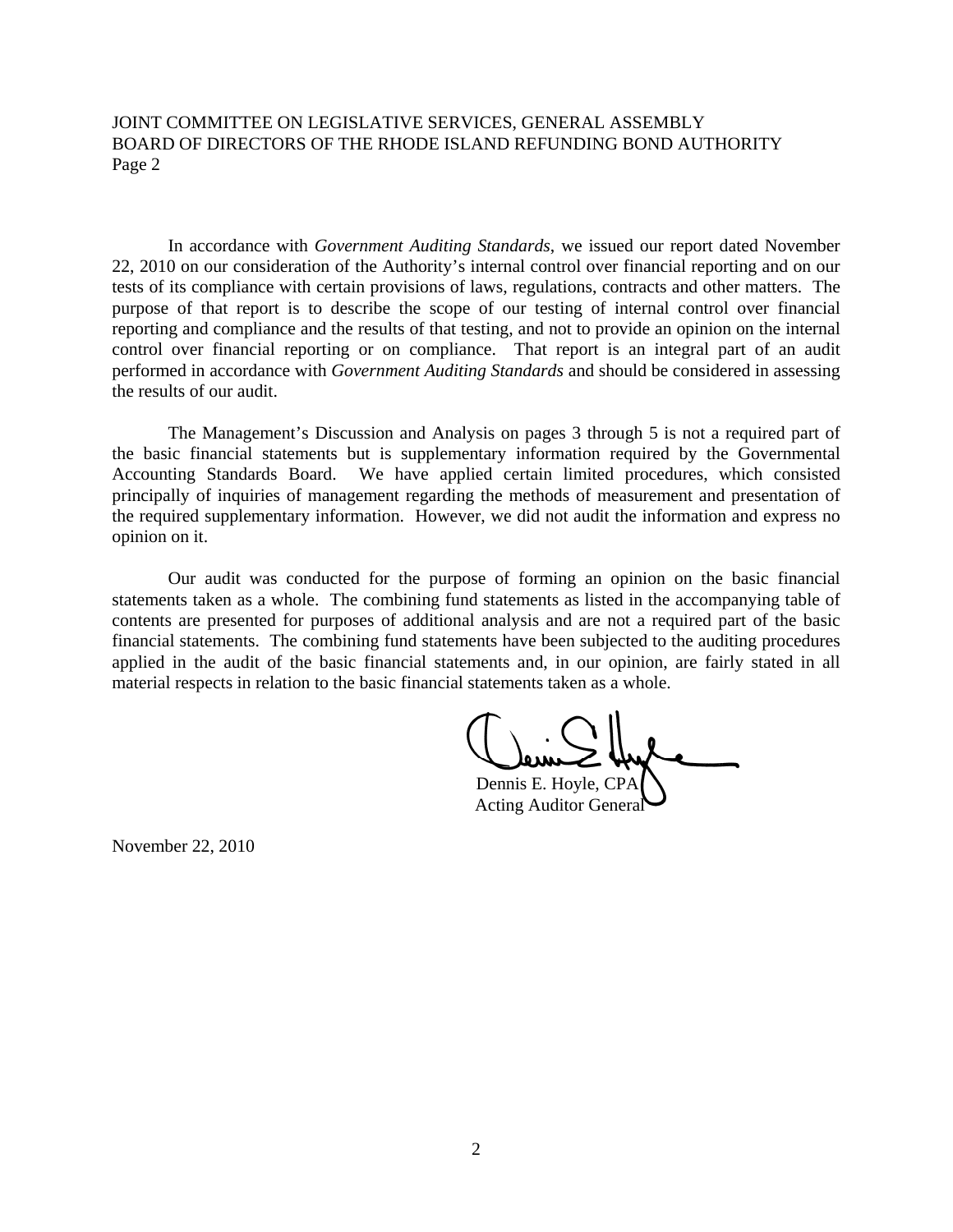(A Component Unit of the State of Rhode Island)

#### **Management's Discussion and Analysis**

Management of the Rhode Island Refunding Bond Authority (Authority) provides this Management's Discussion and Analysis of their financial performance for the readers of the Authority's financial statements. This narrative provides an overview of the Authority's financial activity for the year ended June 30, 2010. This analysis is to be considered in conjunction with the financial statements to provide an objective analysis of the Authority's financial activities based on facts, decisions and conditions currently facing management.

#### Understanding the Authority's Financial Statements

The Authority serves as a financing mechanism for the State of Rhode Island. It was originally created to pay, redeem, or retire all or part of some of the State's general obligation bonds, and it later acquired the functions of the Rhode Island Public Buildings Authority whose purpose was to finance the acquisition, construction and improvement of public facilities through the issuance of revenue bonds. All Authority debt is repaid via annual payments made by the State in amounts equal to debt service requirements. The operating expenses of the authority are also reimbursed by the State.

 The Authority is a component unit of the State of Rhode Island and Providence Plantations ("State") and its financial activity is blended into the State's financial statements. In accordance with generally accepted accounting principles, this report consists of a series of financial statements, along with notes to the financial statements. The financial statements immediately follow this discussion and analysis and are designed to highlight the Authority's net assets and changes to those net assets resulting from the Authority's activity.

 Multiple funds were established to account for the Authority's activities as required by the underlying bond resolutions. The combining financial statements detail all individual fund activity and are presented beginning on page 13.

#### Financial Highlights for the Year Ended June 30, 2010

- $\Box$  All outstanding bonds payable of the Authority were retired on February 1, 2010.
- Title to all projects financed through the Authority was transferred to the State of Rhode Island.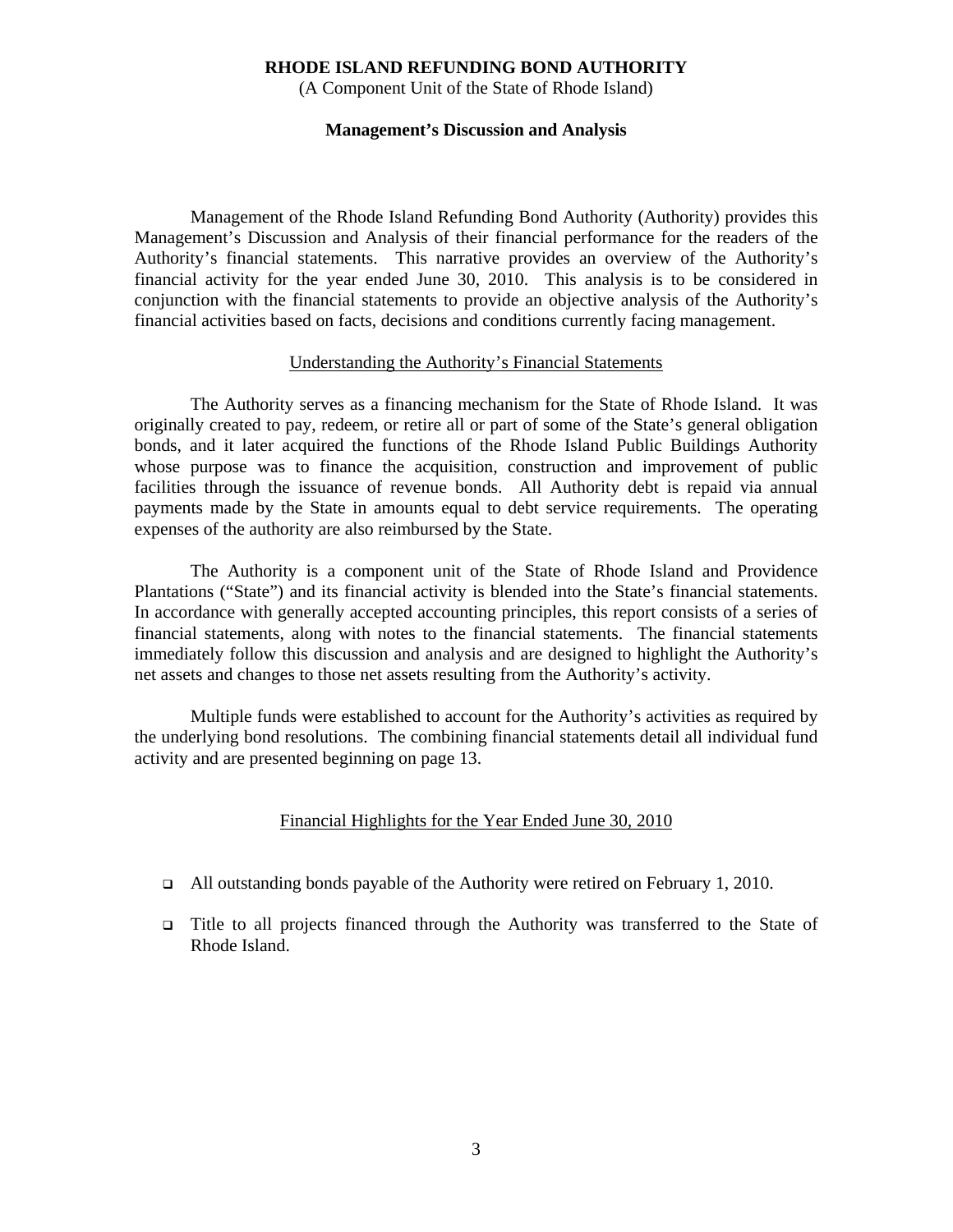(A Component Unit of the State of Rhode Island)

## **Management's Discussion and Analysis**

| <b>Assets, Liabilities and Net Assets</b> |                      |                      |  |  |  |  |
|-------------------------------------------|----------------------|----------------------|--|--|--|--|
|                                           | <b>June 30, 2010</b> | <b>June 30, 2009</b> |  |  |  |  |
| Assets:                                   |                      |                      |  |  |  |  |
| Current:                                  |                      |                      |  |  |  |  |
| Cash and cash equivalents                 |                      | \$<br>34,002         |  |  |  |  |
| Amounts due from the State                |                      | 10,496,541           |  |  |  |  |
| Noncurrent:                               |                      |                      |  |  |  |  |
| Amounts due from the State                |                      |                      |  |  |  |  |
| Debt issuance costs                       |                      | 47,730               |  |  |  |  |
|                                           | $$ -0 -$             | \$10,578,273         |  |  |  |  |
| Liabilities:                              |                      |                      |  |  |  |  |
| Current:                                  |                      |                      |  |  |  |  |
| Accounts payable                          |                      | \$<br>873            |  |  |  |  |
| Interest payable                          |                      | 328,992              |  |  |  |  |
| Bonds payable                             |                      | 5,951,471            |  |  |  |  |
| Project acquisition promissory notes      |                      | 4,295,530            |  |  |  |  |
| Noncurrent:                               |                      |                      |  |  |  |  |
| Project acquisition promissory notes      |                      |                      |  |  |  |  |
| Bonds payable                             |                      |                      |  |  |  |  |
|                                           | $$ -0 -$             | \$10,576,866         |  |  |  |  |
| Net Assets:                               |                      |                      |  |  |  |  |
| Unrestricted                              |                      | 1,407                |  |  |  |  |
| Total net assets                          | $$ -0 -$             | .407                 |  |  |  |  |
|                                           |                      |                      |  |  |  |  |

 Amounts due from the State approximate the Authority's bonds and notes payable plus current interest payable. Decreases in bonds payable due to scheduled payments of principal cause a similar decrease in amounts due from the State.

| <b>Authority Operations</b>                                                                                                                          |                                                                              |                                                                       |  |  |  |  |
|------------------------------------------------------------------------------------------------------------------------------------------------------|------------------------------------------------------------------------------|-----------------------------------------------------------------------|--|--|--|--|
|                                                                                                                                                      | <b>Year Ended</b><br><b>June 30, 2010</b>                                    | <b>Year Ended</b><br><b>June 30, 2009</b>                             |  |  |  |  |
| Rental income<br>Other operating revenue<br>Interest expense<br>Amortization of debt issuance costs<br>Operating expenses<br>Operating income (loss) | \$<br>675,443 \$<br>23,519<br>(627, 713)<br>(47,730)<br>(24, 926)<br>(1,407) | 1,471,278<br>24,693<br>(1,392,662)<br>(74, 115)<br>(24, 693)<br>4,501 |  |  |  |  |
| Other income<br><b>Transfer to State</b><br>Change in net assets<br>Net assets, beginning of year<br>Net assets, end of year                         | (1,407)<br>1,407                                                             | 430<br>(4,931)<br>$\theta$<br>1,407<br>1.407                          |  |  |  |  |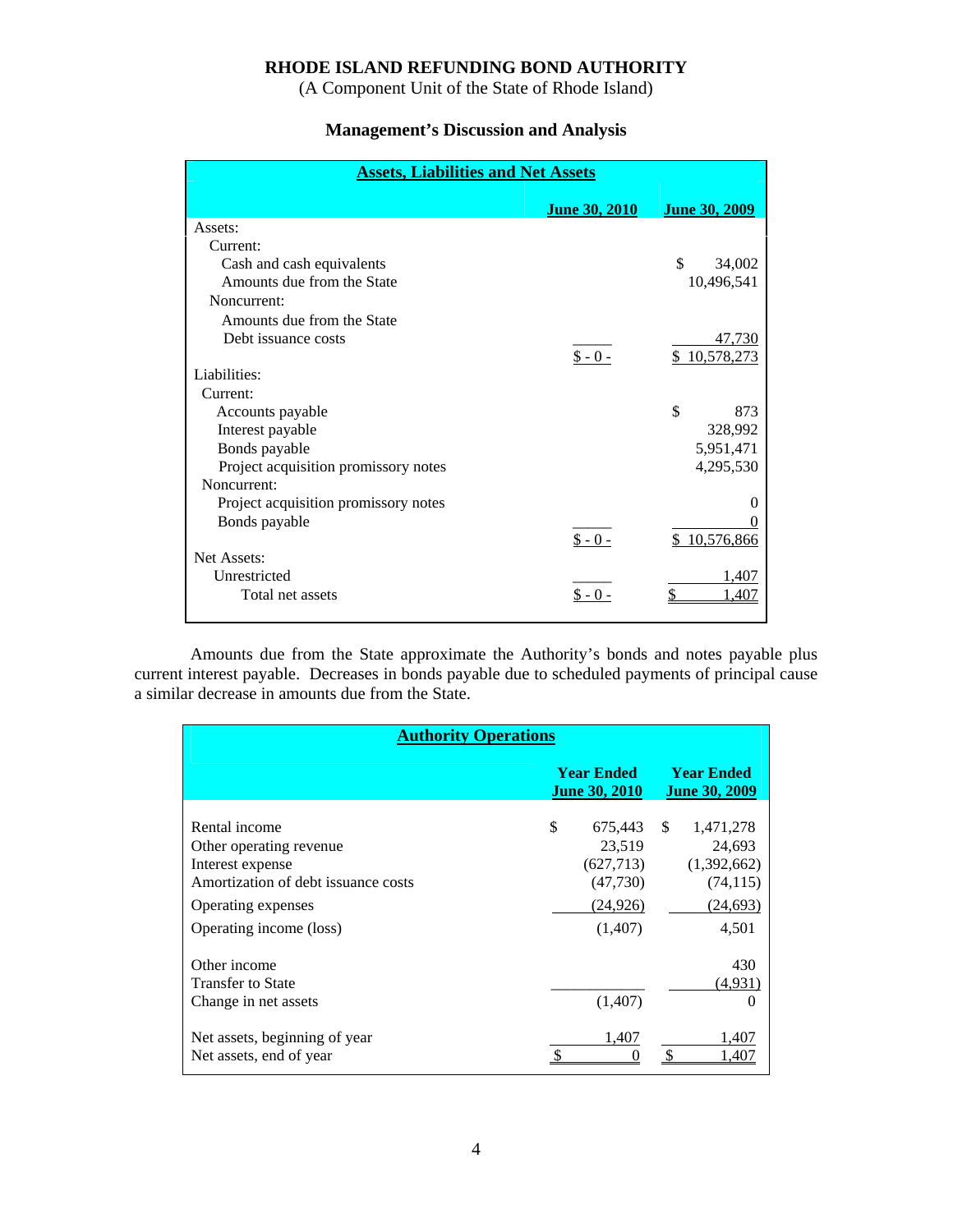(A Component Unit of the State of Rhode Island)

#### **Management's Discussion and Analysis**

 The State pays amounts equal to the annual debt service requirements of the Authority and reimburses it for operating and administrative costs. The decreases in rental income and interest expense, compared to 2009, resulted from final payment of the Authority's bonds payable, retirement of project acquisition promissory notes, and corresponding reductions in rentals due.

#### Future Operations

 The Authority has retired all outstanding indebtedness and title to all projects financed through the Authority has been transferred to the State of Rhode Island. The Authority anticipates no further financial activity.

### Contacting the Authority's Financial Management

 This discussion and analysis presentation is designed to provide a general overview of the Authority's financial activity. Questions concerning any of the information provided in this report or requests for additional financial information should be addressed to the Chief Investment Officer, Office of General Treasurer, 40 Fountain Street, Providence, RI 02903, telephone 401.222.2287.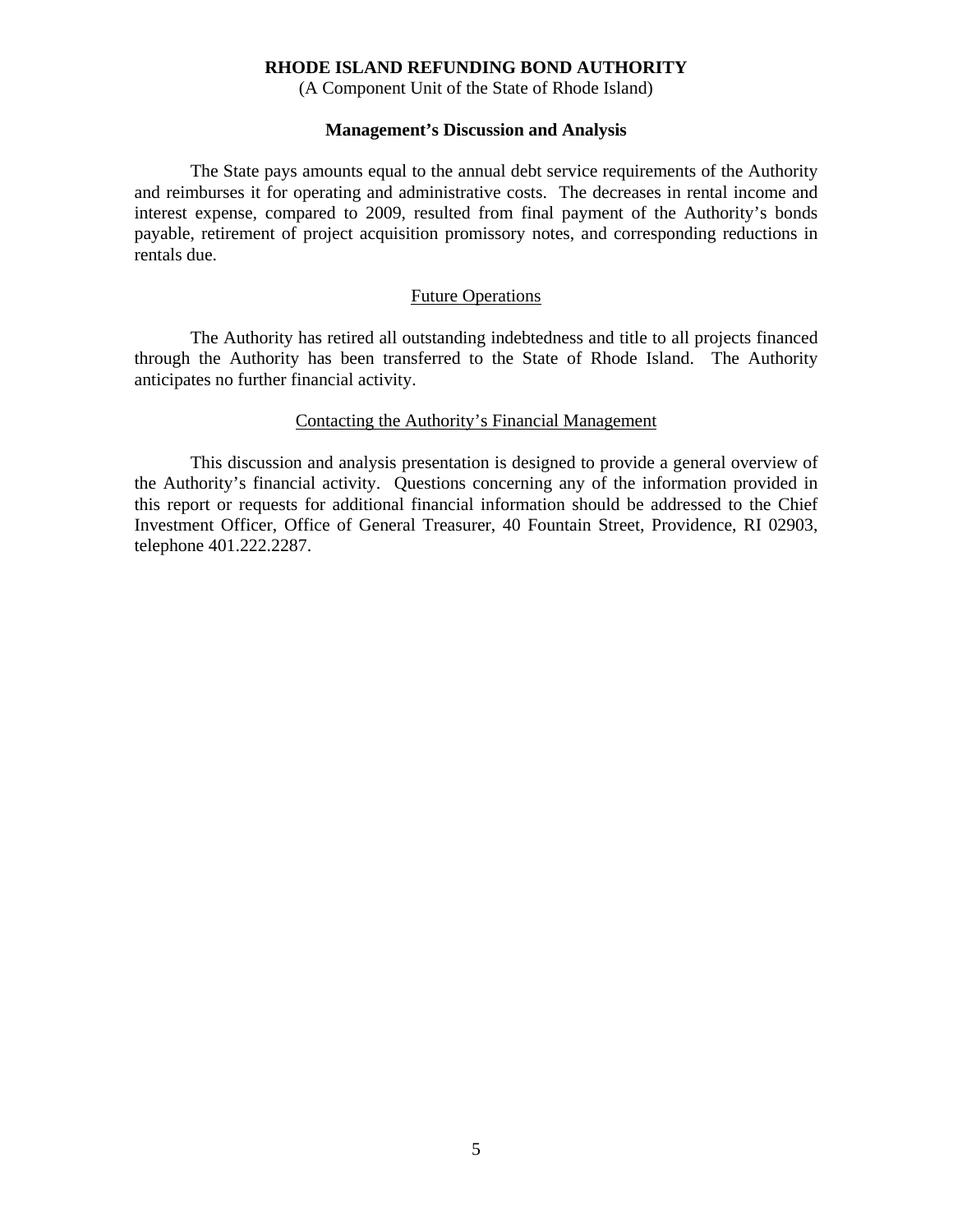(A Component Unit of the State of Rhode Island)

# **STATEMENT OF NET ASSETS June 30, 2010**

| <b>ASSETS</b>            |    |       |
|--------------------------|----|-------|
| <b>Total assets</b>      | \$ | $-0-$ |
| <b>LIABILITIES</b>       |    |       |
| <b>Total liabilities</b> | \$ | $-0-$ |
| <b>NET ASSETS</b>        |    |       |
| <b>Total net assets</b>  | Φ  | $-0-$ |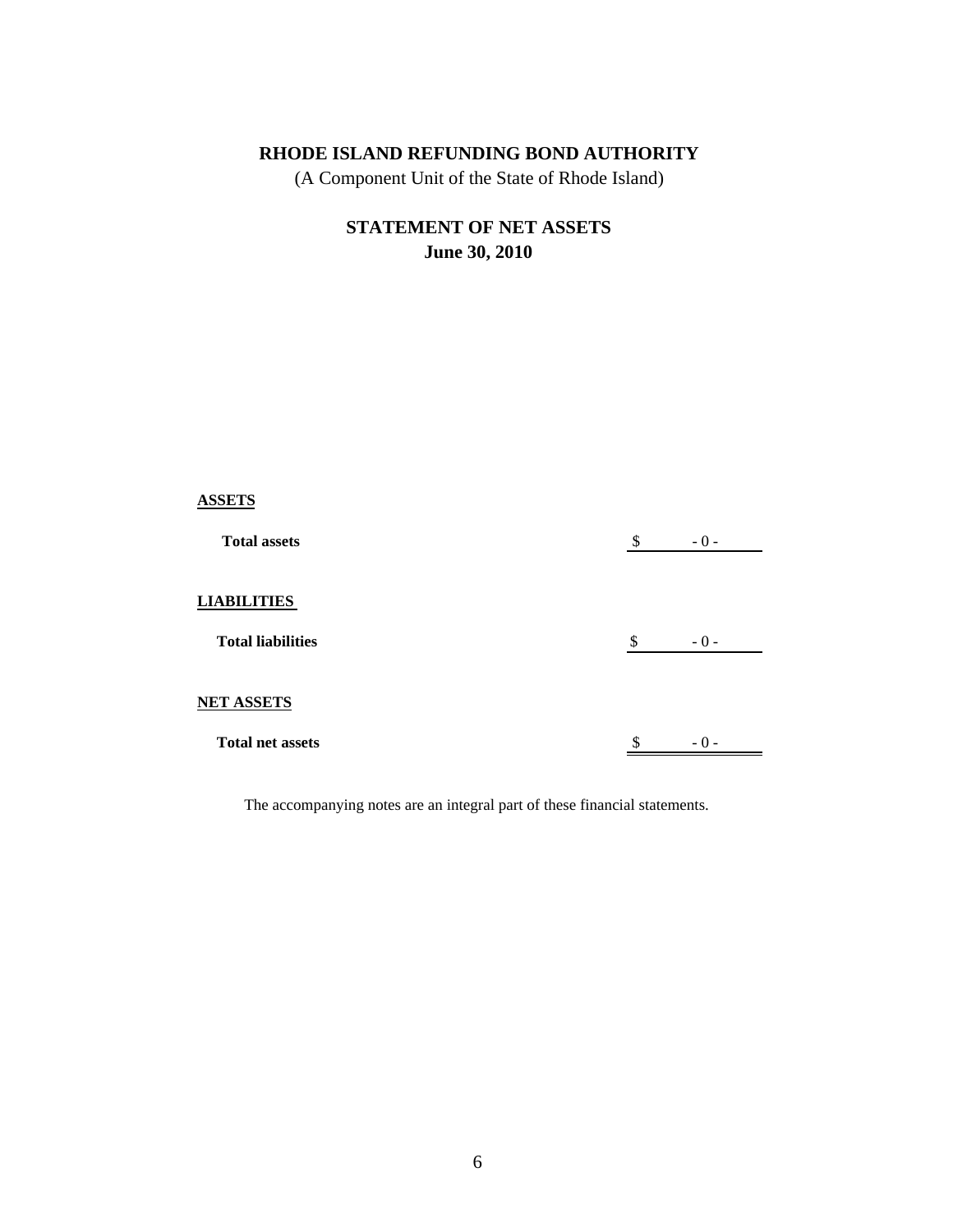(A Component Unit of the State of Rhode Island)

## **STATEMENT OF REVENUES, EXPENSES AND CHANGES IN NET ASSETS FISCAL YEAR ENDED JUNE 30, 2010**

| <b>Operating revenues</b>           |               |
|-------------------------------------|---------------|
| Rental income                       | \$<br>675,443 |
| Recovery of administrative costs    | 23,519        |
| <b>Total operating revenues</b>     | 698,962       |
| <b>Operating expenses</b>           |               |
| Interest expense                    | 627,713       |
| Amortization of debt issuance costs | 47,730        |
| Personal services                   | 18,549        |
| Trustee fees                        | 2,333         |
| Other                               | 4,044         |
| <b>Total operating expenses</b>     | 700,369       |
| <b>Operating income (loss)</b>      | (1,407)       |
| <b>Change in net assets</b>         | (1,407)       |
| Net assets, July 1, 2009            | 1,407         |
| Net assets, June 30, 2010           | \$<br>$-0-$   |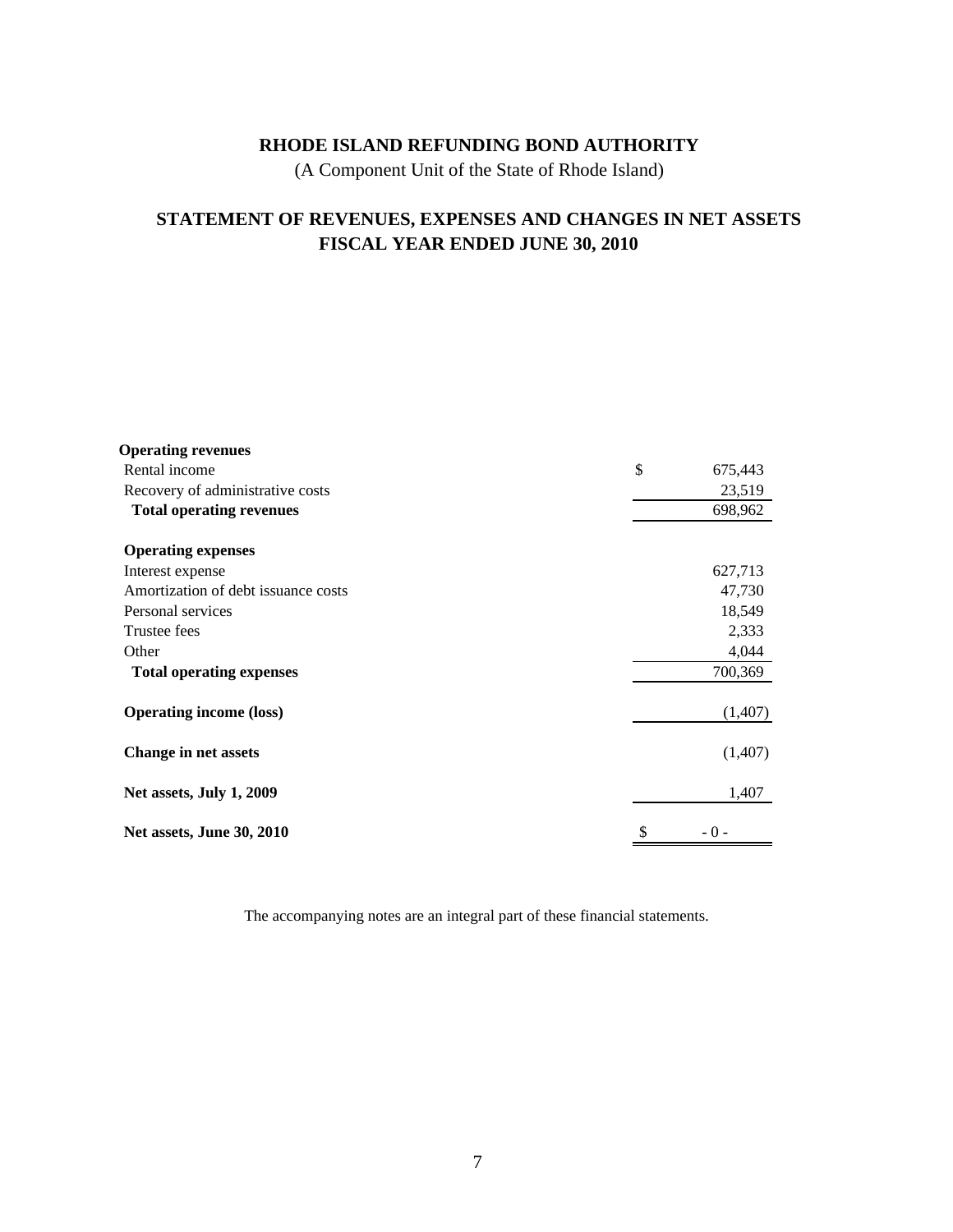(A Component Unit of the State of Rhode Island)

## **STATEMENT OF CASH FLOWS FISCAL YEAR ENDED JUNE 30, 2010**

| Cash flows from operating activities:                               |               |
|---------------------------------------------------------------------|---------------|
| Cash received for:                                                  |               |
| Administrative costs                                                | \$<br>24,926  |
| Rents                                                               | 6,323,098     |
| Cash paid for:                                                      |               |
| Personal services                                                   | (18, 549)     |
| Trustee fees                                                        | (2, 333)      |
| Other goods and services                                            | (4,044)       |
| Net cash provided by operating activities                           | 6,323,098     |
| Cash flows from capital and related financing activities:           |               |
| Principal paid on debt                                              | (6,040,000)   |
| Interest paid on debt                                               | (317,100)     |
| Net cash used for capital and related                               |               |
| financing activities                                                | (6,357,100)   |
| Net decrease in cash and cash equivalents                           | (34,002)      |
| Cash and cash equivalents, July 1, 2009                             | 34,002        |
| Cash and cash equivalents, June 30, 2010                            | \$<br>$-0-$   |
| Reconciliation of operating income(loss) to net                     |               |
| cash provided by operating activities:                              |               |
| Operating income (loss)                                             | \$<br>(1,407) |
| <b>Adjustments:</b>                                                 |               |
| Amortization of debt issuance costs                                 | 47,730        |
| Amortization of premium, discount, and deferred amount on refunding | 88,529        |
| Principal paid on debt included in cash flows from                  |               |
| capital and related financing activities                            | 6,040,000     |
| Interest on debt included in cash flows from                        |               |
| capital and related financing activities                            | 317,100       |
| Changes in assets and liabilities:                                  |               |
| Receivables                                                         | 161,011       |
| Payables                                                            | (329, 865)    |
| <b>Total adjustments</b>                                            | 6,324,505     |
|                                                                     |               |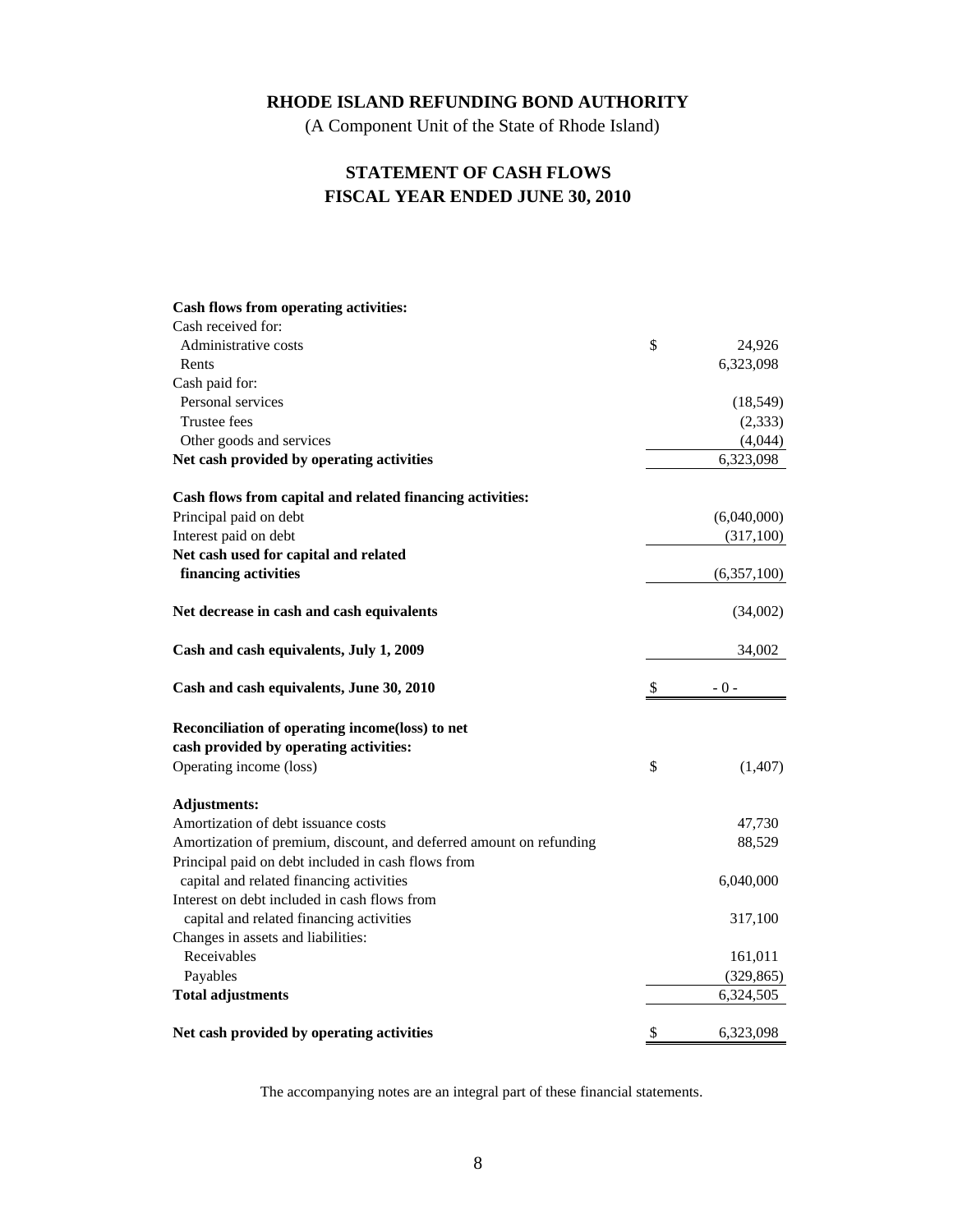(A Component Unit of the State of Rhode Island)

## NOTES TO THE FINANCIAL STATEMENTS Year Ended June 30, 2010

### **1. SUMMARY OF SIGNIFICANT ACCOUNTING POLICIES**

#### **Reporting Entity**

The Rhode Island Refunding Bond Authority (Authority) was created and established as a public corporation by Chapter 35-8.1 of the General Laws of the State of Rhode Island. The Authority is authorized to issue bonds, upon the request of the governor and a finding of a financial benefit to the State, for the purpose of loaning money to the State to provide funds to pay, redeem or retire all or a part of the State's General Obligation Bonds dated May 1, 1984 and June 28, 1985.

Chapter 35-8.1 of the General Laws was amended to merge the Rhode Island Public Buildings Authority (RIPBA) into the Authority. On July 1, 1997, the RIPBA ceased to exist as an entity and its functions, powers, rights, duties and liabilities, property and resources, including the bonded indebtedness of the RIPBA were transferred to the Authority. The RIPBA's purpose was to finance the acquisition, construction, and improvement of public facilities and equipment through the issuance of revenue bonds financed solely from revenues derived under lease agreements with various governmental entities.

 The Authority is a component unit of the State of Rhode Island and Providence Plantations for financial reporting purposes. The financial statements of the Authority are blended into the State of Rhode Island's financial statements.

#### **Basis of Presentation**

The accounts of the Authority are maintained in accordance with the principles of "Fund Accounting". Funds have been established as required by various bond resolutions or for certain operating purposes to observe limitations and restrictions placed on the use of resources available to the Authority. For financial reporting purposes, the various accounts of the Authority have been combined and inter-fund transactions have been eliminated.

Two funds are used to account for the operations of the Authority as described below:

 **General Fund** - accounts for the administrative operating activities of the former Rhode Island Public Buildings Authority.

 **Bond Fund** - accounts for revenue bonds and notes payable issued by the former Rhode Island Public Buildings Authority, rentals due from the State, the receipt of rental income, and the payment and amortization of debt issuance costs. The Bond Fund is a consolidation of funds required by various bond resolutions (Debt Service Fund and Cost of Issuance Fund).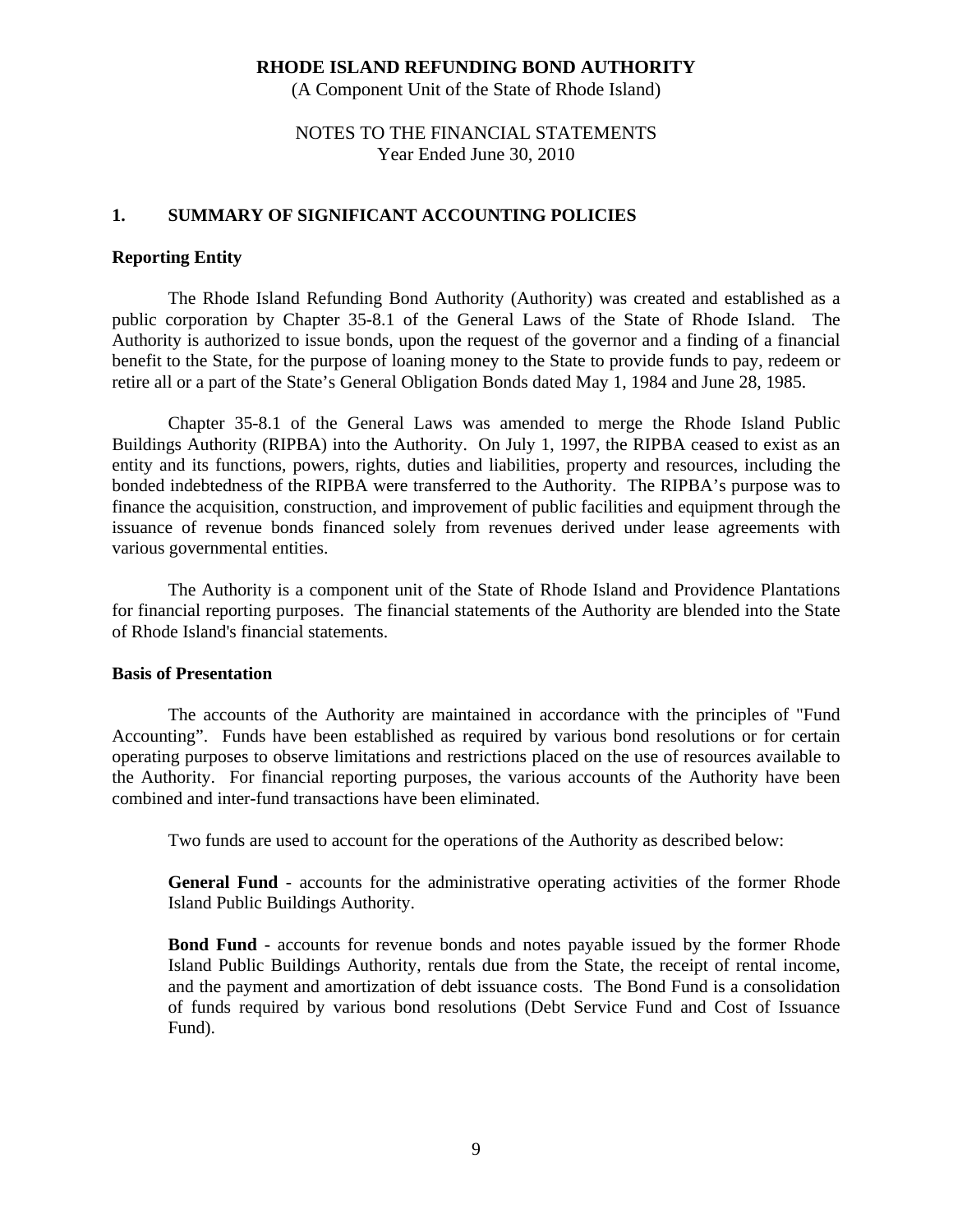(A Component Unit of the State of Rhode Island)

## NOTES TO THE FINANCIAL STATEMENTS Year Ended June 30, 2010

### **1. SUMMARY OF SIGNIFICANT ACCOUNTING POLICIES (continued)**

#### **Basis of Accounting**

The financial statements of the Authority have been prepared on the accrual basis of accounting. The Governmental Accounting Standards Board (GASB) is responsible for establishing generally accepted accounting principles for governmental, proprietary fund type activities. In accordance with GASB Statement No. 20, in the absence of specific guidance from a GASB pronouncement, pronouncements of the Financial Accounting Standards Board (FASB) issued on or before November 30, 1989 have been followed.

#### **Use of Estimates**

 The preparation of financial statements in conformity with generally accepted accounting principles requires management to make estimates and assumptions that affect the reported amounts of assets and liabilities at the date of the financial statements. Estimates also affect the reported amounts of revenues and expenses during the reporting period. Actual results could differ from those estimates.

## **Income Taxes**

The Authority is exempt from Federal and State income taxes.

#### **Operating Revenues and Expenses**

The Authority considers rental payments, recovery of administrative costs, interest expense and amortization of debt issuance costs to be operating revenues and expenses since they relate to the Authority's principal functional activity.

#### **Investment Income**

Interest earned on investments is recognized as income in the fund in which the investments are held. In accordance with each bond series or resolution, this interest may periodically be transferred to the Bond Fund and be used to reduce future rental payments from the State of Rhode Island.

#### **Cash and Cash Equivalents**

 The Authority considers all highly liquid investments with a maturity of three months or less when purchased to be cash equivalents. Cash equivalent investments are recorded in the financial statements at fair value.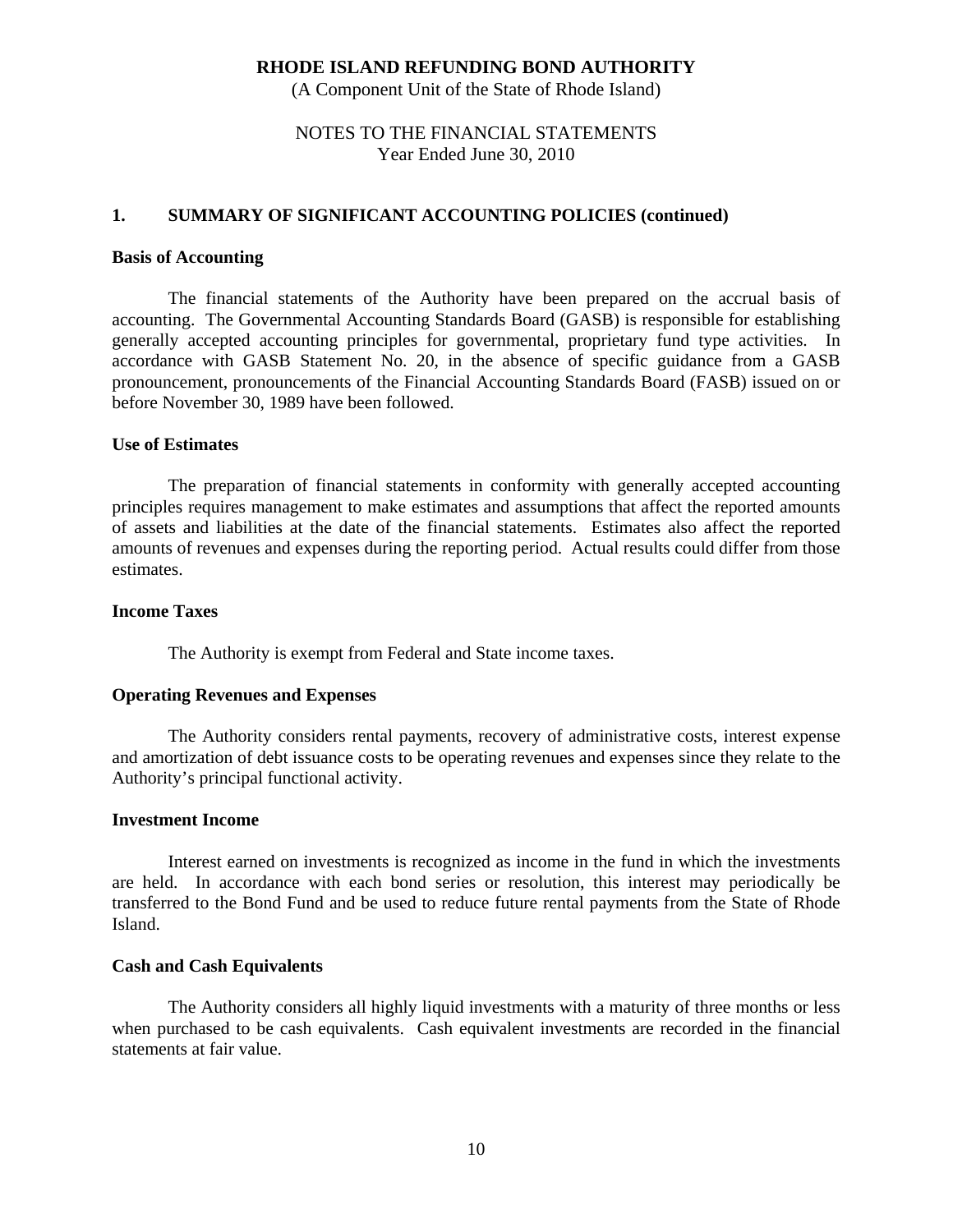(A Component Unit of the State of Rhode Island)

## NOTES TO THE FINANCIAL STATEMENTS Year Ended June 30, 2010

### **1. SUMMARY OF SIGNIFICANT ACCOUNTING POLICIES (continued)**

#### **Debt Issuance Costs**

 Debt issuance costs represent the costs of issuance of the revenue bonds and are reflected as an asset on the financial statements. These costs are amortized on a straight-line basis over the life of the bonds. Debt issuance costs associated with defeased bonds are deferred and amortized over the remaining life of the old debt or the life of the new debt, whichever is shorter.

#### **Bond Discounts and Premiums**

 Bond discounts and premiums on revenue bonds are recorded as an offset/addition, respectively, to the outstanding revenue bonds payable. Bond discounts and premiums are amortized using the effective interest method over the life of the bonds. Bond discounts, premiums and debt issuance costs associated with defeased bonds (deferred amount on refunding) are deferred and amortized over the remaining life of the old debt or the life of the new debt, whichever is shorter.

## **2. RENTAL INCOME**

Rental income represents amounts payable by the State pursuant to agreements for projects leased by the former Rhode Island Public Buildings Authority. Annual rental payments made by the State to the Authority are equal to the interest and annual principal payment on bonds and notes issued by the Authority (RIPBA), amortization of bond issuance costs and certain administrative expenses of the Authority.

The Authority uses a method similar to the financing method to account for rentals from long-term lease agreements. Under this method, the aggregate amount of rentals due for the repayment of the bond and note principal plus current accrued interest are recorded as rentals due for payment of principal and interest on bonds and notes.

The obligation of the State to make payments to the Authority under various lease agreements is subject to and dependent upon appropriations being made from time to time by the General Assembly of the State for such purpose.

At June 30, 2010, all outstanding indebtedness of the Authority had been retired and all obligations of the State pursuant to agreements for projects leased by the former Rhode Island Public Buildings Authority were satisfied. Title to all projects financed through the Authority was transferred to the State of Rhode Island.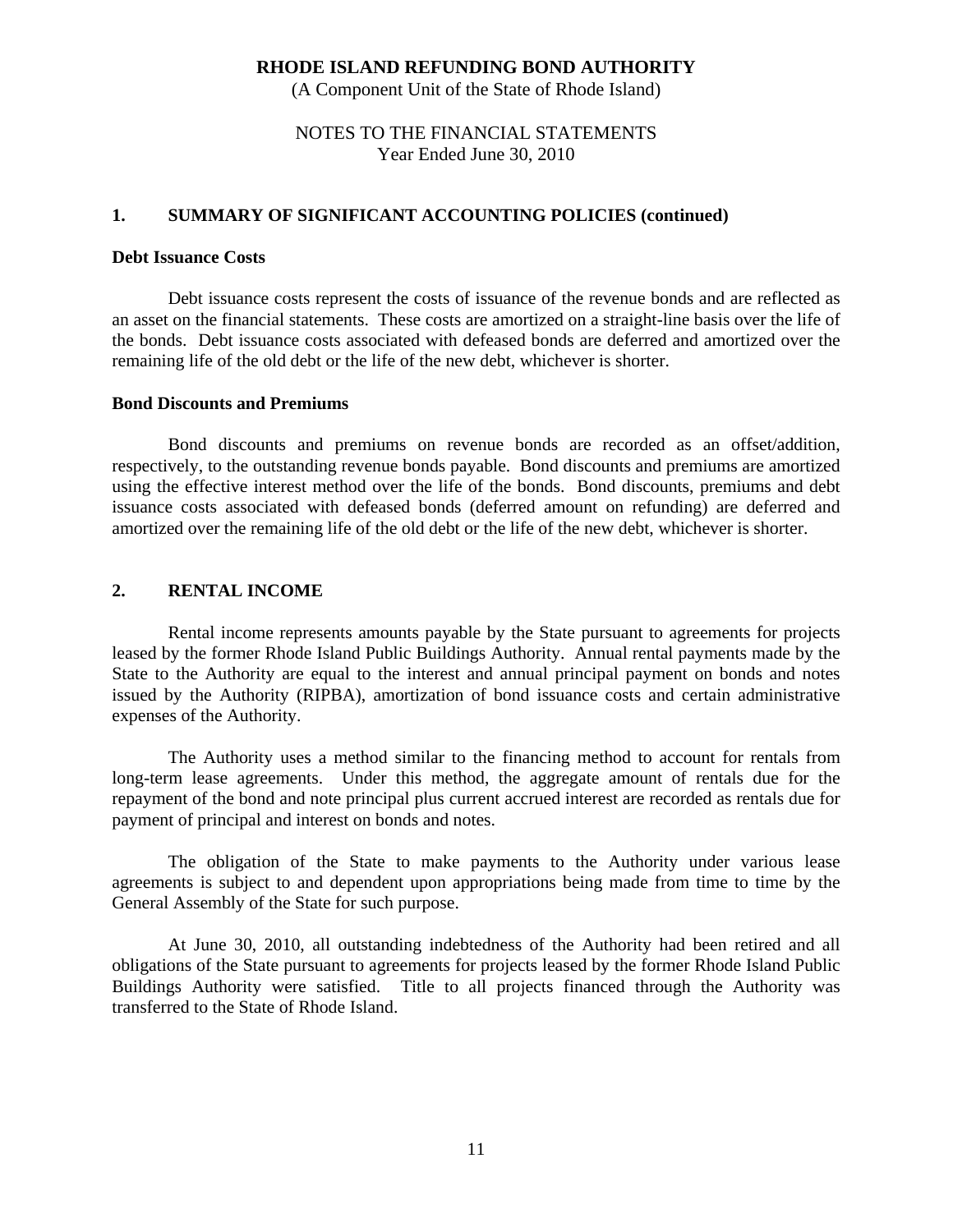(A Component Unit of the State of Rhode Island)

## NOTES TO THE FINANCIAL STATEMENTS Year Ended June 30, 2010

## **3. CASH AND CASH EQUIVALENTS**

Permitted investments of the Authority are defined by the various bond resolutions governing the Authority's outstanding bonded indebtedness. In general, the Authority may invest in direct obligations of the United States of America, obligations of federal agencies which are backed by the full faith and credit of the United States of America, obligations of certain federal agencies which are not fully guaranteed by the United States of America, dollar denominated deposit accounts, federal funds and banker's acceptances with domestic commercial banks bearing the highest rating by national rating agencies, commercial paper bearing the highest rating by national rating agencies, and highly rated money market funds and municipal or state obligations. Other investments may be permissible with permission of the insurer of the Authority's bonds.

The Authority had no cash, cash equivalent investments, or investments at June 30, 2010.

## **4. PROJECT ACQUISITION PROMISSORY NOTES**

 Project acquisition promissory (PAP) notes represent the Authority's obligation to the State for certain land and improvements acquired for projects financed by the Authority. Such notes require semi-annual interest payments but are payable as to principal only when the State shall have exercised its right to purchase a specific project under the lease agreement(s). The payment of principal and interest on each PAP note is payable solely from the rent paid by the State for leased projects. The Authority has covenanted to credit to the State any and all rent designated as Project Acquisition Promissory Note Payments accruing to the Authority under the agreements.

 As of June 30, 2010, the Authority has satisfied all obligations to the State of Rhode Island pursuant to the project acquisition promissory notes issued in connection with projects financed through the Authority.

## **5. BONDS PAYABLE**

At June 30, 2010, all outstanding bonded indebtedness of the Authority had been retired.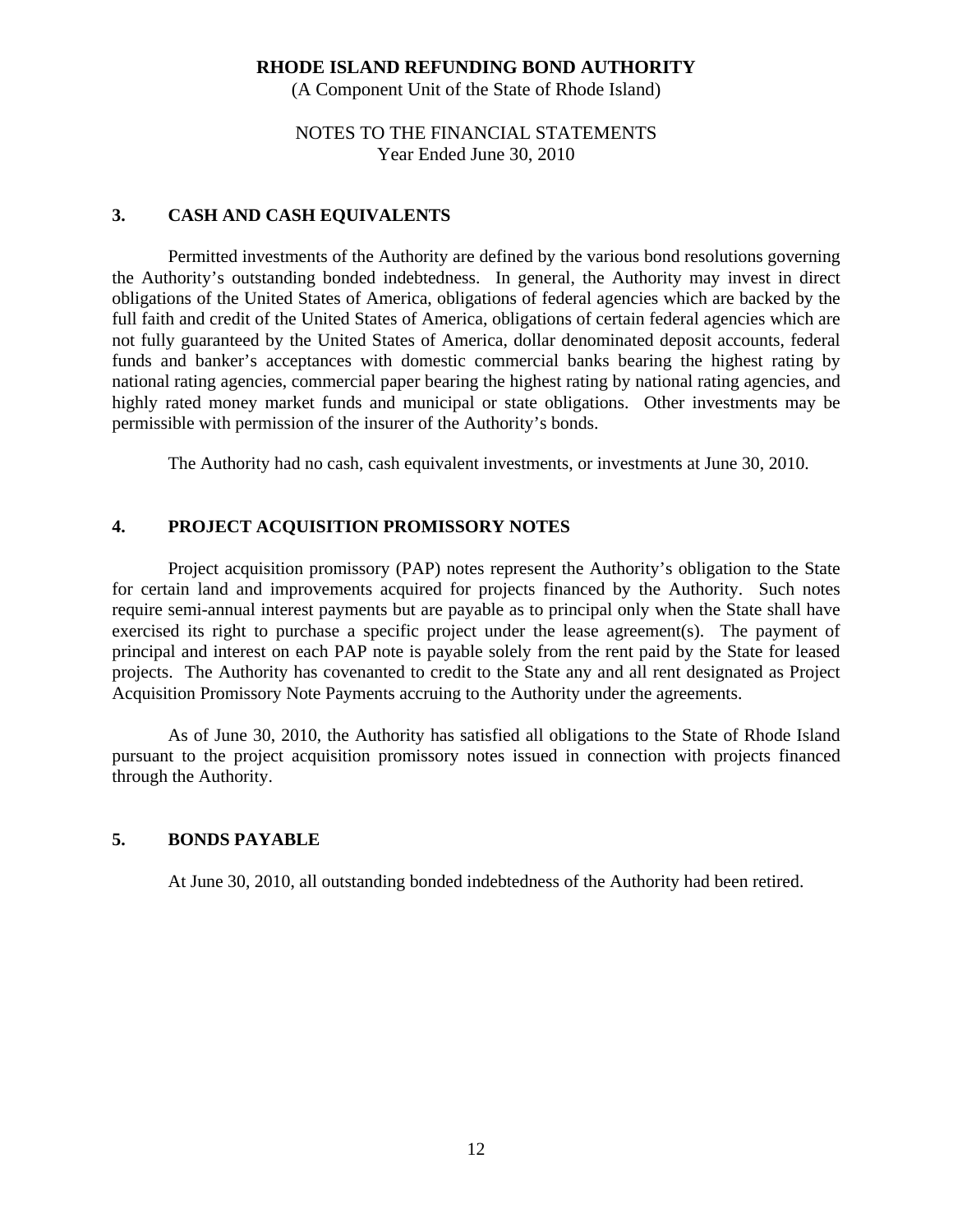(A Component Unit of the State of Rhode Island)

## **June 30, 2010 COMBINING STATEMENT OF NET ASSETS**

|                          | General<br><b>Fund</b> |              | <b>Bond</b><br><b>Fund</b> | <b>Total</b> |  |  |
|--------------------------|------------------------|--------------|----------------------------|--------------|--|--|
| <b>ASSETS</b>            |                        |              |                            |              |  |  |
| <b>Total assets</b>      | \$<br>$-0-$            | $\mathbb{S}$ | $-0-$                      | \$<br>$-0-$  |  |  |
| <b>LIABILITIES</b>       |                        |              |                            |              |  |  |
| <b>Total liabilities</b> | $-0-$                  |              | $-0-$                      | $-0-$        |  |  |
| <b>NET ASSETS</b>        |                        |              |                            |              |  |  |
| <b>Total net assets</b>  | \$<br>$-0-$            | \$           | $-0-$                      | \$<br>$-0-$  |  |  |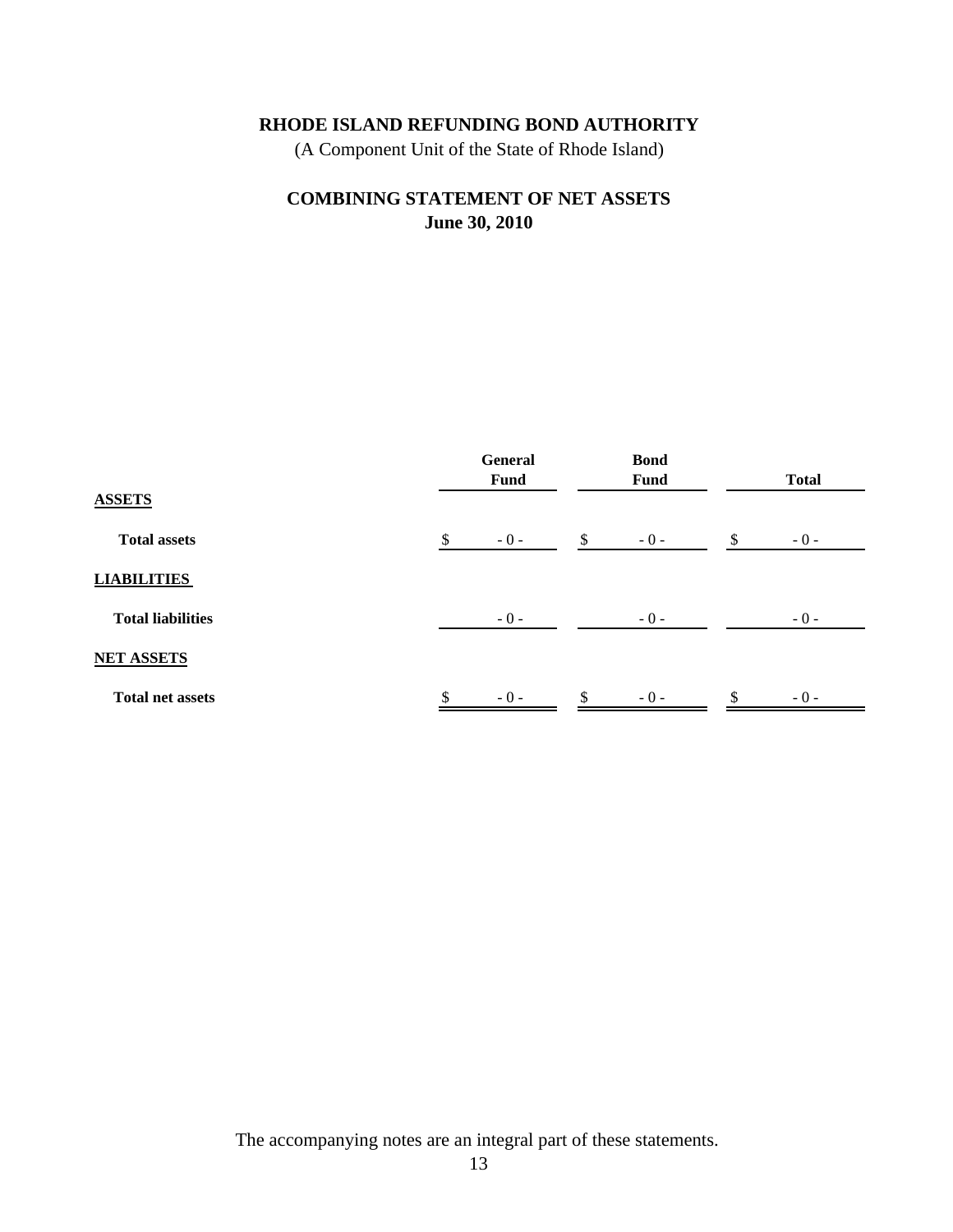(A Component Unit of the State of Rhode Island)

## **COMBINING STATEMENT OF REVENUES, EXPENSES AND CHANGES IN NET ASSETS FISCAL YEAR ENDED JUNE 30, 2010**

|                                     | <b>General</b><br>Fund | <b>Bond</b><br><b>Fund</b> | <b>Total</b> |         |  |
|-------------------------------------|------------------------|----------------------------|--------------|---------|--|
| <b>Operating revenues</b>           |                        |                            |              |         |  |
| Rental income                       | \$                     | \$<br>675,443              | \$           | 675,443 |  |
| Recovery of administrative costs    | 23,519                 |                            |              | 23,519  |  |
| <b>Total operating revenues</b>     | 23,519                 | 675,443                    |              | 698,962 |  |
| <b>Operating expenses</b>           |                        |                            |              |         |  |
| Interest expense                    |                        | 627,713                    |              | 627,713 |  |
| Amortization of debt issuance costs |                        | 47,730                     |              | 47,730  |  |
| Personal services                   | 18,549                 |                            |              | 18,549  |  |
| Trustee fees                        | 2,333                  |                            |              | 2,333   |  |
| Professional services               | 4,044                  |                            |              | 4,044   |  |
| <b>Total operating expenses</b>     | 24,926                 | 675,443                    |              | 700,369 |  |
| <b>Operating income (loss)</b>      | (1,407)                |                            |              | (1,407) |  |
| Change in net assets                | (1,407)                |                            |              | (1,407) |  |
| Total net assets, July 1, 2009      | 1,407                  |                            |              | 1,407   |  |
| Total net assets, June 30, 2010     | $-0-$                  | $-0-$                      |              | $-0-$   |  |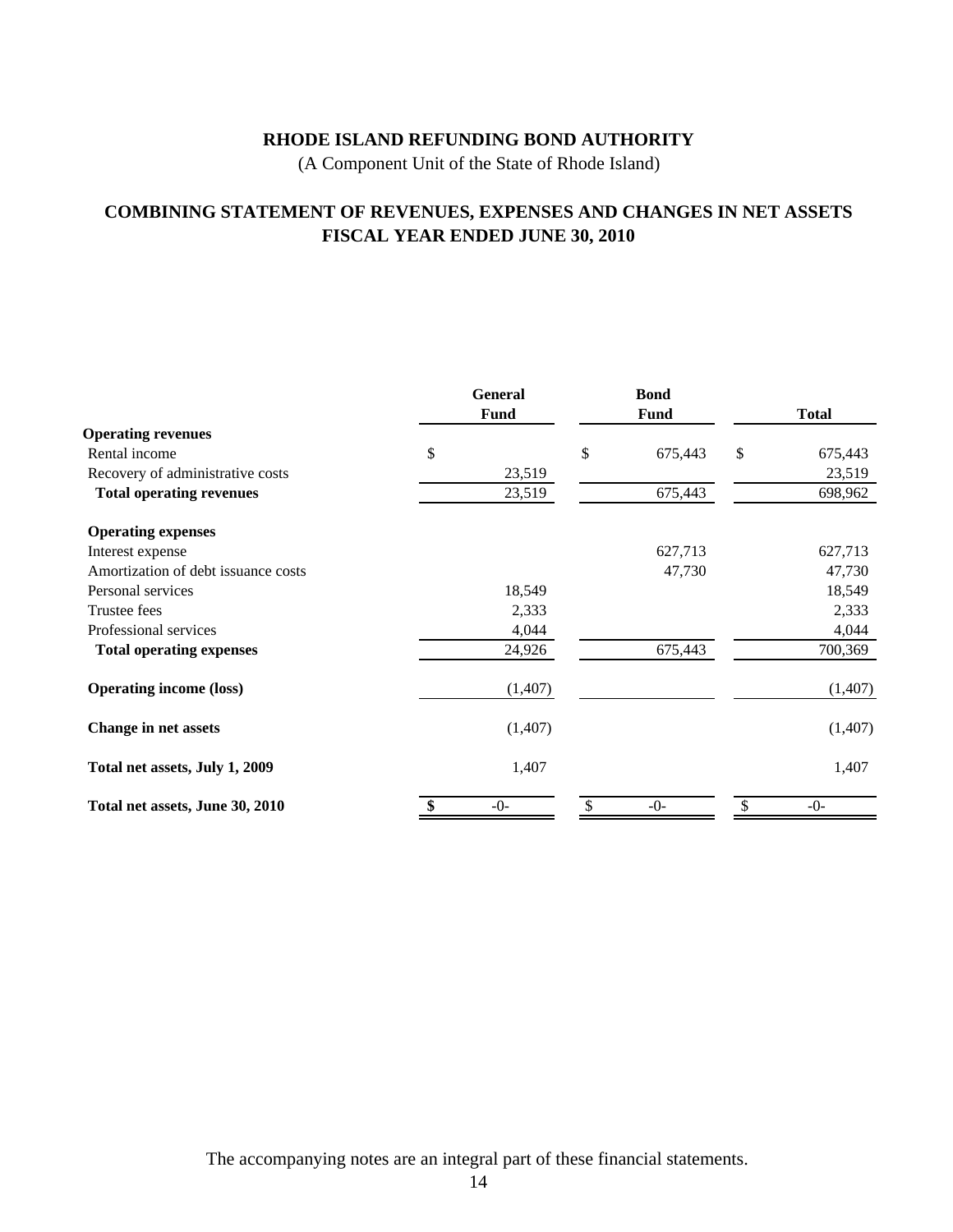## **RHODE ISLAND REFUNDING BOND AUTHORITY (A Component Unit of the State of Rhode Island)**

## **FISCAL YEAR ENDED JUNE 30, 2010 COMBINING STATEMENT OF CASH FLOWS**

|                                                            | <b>General</b> |           | <b>Bond</b> |             |                           |
|------------------------------------------------------------|----------------|-----------|-------------|-------------|---------------------------|
|                                                            |                | Fund      |             | Fund        | <b>Total</b>              |
| Cash flows from operating activities:                      |                |           |             |             |                           |
| Cash received for:                                         |                |           |             |             |                           |
| Administrative costs                                       | \$             | 24,926    | \$          |             | \$<br>24,926<br>6,323,098 |
| Rents                                                      |                |           |             | 6,323,098   |                           |
| Cash paid for:<br>Personal services                        |                |           |             |             |                           |
| <b>Trustee fees</b>                                        |                | (18, 549) |             |             | (18, 549)                 |
|                                                            |                | (2, 333)  |             |             | (2, 333)                  |
| Other goods and services                                   |                | (4,044)   |             |             | (4,044)                   |
| Net cash provided by operating activities                  |                |           |             | 6,323,098   | 6,323,098                 |
| Cash flows from capital and related financing activities:  |                |           |             |             |                           |
| Principal paid on debt                                     |                |           |             | (6,040,000) | (6,040,000)               |
| Interest paid on debt                                      |                |           |             | (317,100)   | (317,100)                 |
| Net cash used for capital and related                      |                |           |             | (6,357,100) | (6,357,100)               |
| financing activities                                       |                |           |             |             |                           |
| Net increase (decrease) in cash and cash equivalents       |                |           |             | (34,002)    | (34,002)                  |
| Cash and cash equivalents, July 1, 2009                    |                |           |             | 34,002      | 34,002                    |
| Cash and cash equivalents, June 30, 2010                   | \$             | $-()$     | \$          | $-()$       | \$<br>$-()$               |
| Reconciliation of operating income (loss) to net           |                |           |             |             |                           |
| cash provided by operating activities:                     |                |           |             |             |                           |
| Operating income (loss)                                    | \$             | (1, 407)  | \$          |             | \$<br>(1,407)             |
|                                                            |                |           |             |             |                           |
| <b>Adjustments:</b>                                        |                |           |             |             |                           |
| Amortization of debt issuance costs                        |                |           |             | 47,730      | 47,730                    |
| Amortization of premium, discount and deferred amount      |                |           |             |             |                           |
| on refunding (net)                                         |                |           |             | 88,529      | 88,529                    |
| Principal paid on debt included in cash flows from capital |                |           |             |             |                           |
| and related financing activities                           |                |           |             | 6,040,000   | 6,040,000                 |
| Interest paid on debt included in cash flows from capital  |                |           |             |             |                           |
| and related financing activities                           |                |           |             | 317,100     | 317,100                   |
| Changes in assets and liabilities:                         |                |           |             |             |                           |
| Receivables                                                |                | 2,280     |             | 158,731     | 161,011                   |
| Payables                                                   |                | (873)     |             | (328,992)   | (329, 865)                |
| <b>Total adjustments</b>                                   |                | 1,407     |             | 6,323,098   | 6,324,505                 |
| Net cash provided by operating activities                  | \$             | $-0-$     | \$          | 6,323,098   | \$<br>6,323,098           |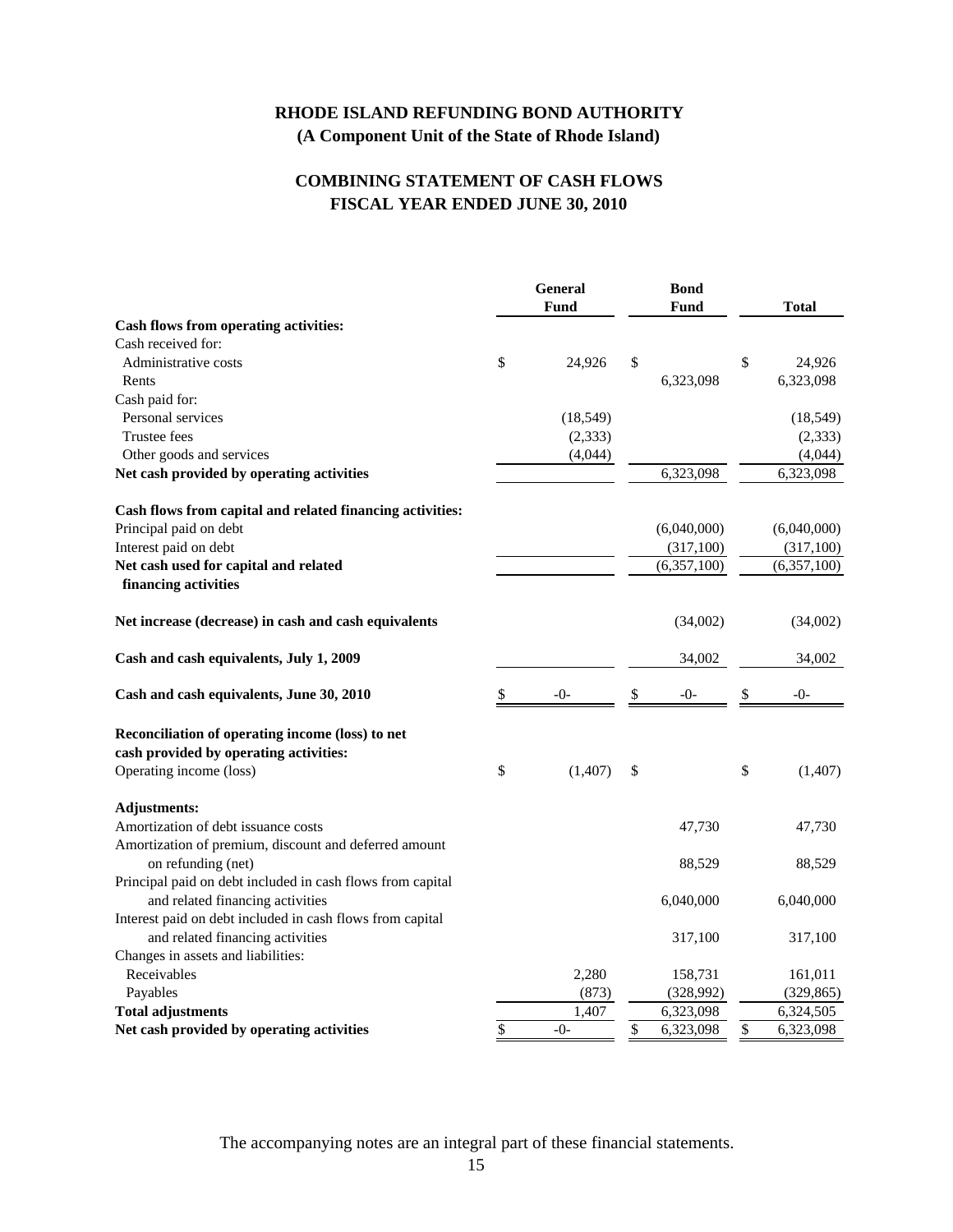

STATE of RHODE ISLAND and PROVIDENCE PLANTATIONS

GENERAL ASSEMBLY

♦ *INTEGRITY*

♦ *RELIABILITY*

OFFICE of the AUDITOR GENERAL

♦ *INDEPENDENCE*

♦ *ACCOUNTABILITY*

## **INDEPENDENT AUDITOR'S REPORT ON INTERNAL CONTROL OVER FINANCIAL REPORTING AND ON COMPLIANCE AND OTHER MATTERS BASED ON AN AUDIT OF FINANCIAL STATEMENTS PERFORMED IN ACCORDANCE WITH** *GOVERNMENT AUDITING STANDARDS*

## JOINT COMMITTEE ON LEGISLATIVE SERVICES, GENERAL ASSEMBLY STATE OF RHODE ISLAND AND PROVIDENCE PLANTATIONS:

## BOARD OF DIRECTORS OF THE RHODE ISLAND REFUNDING BOND AUTHORITY:

We have audited the financial statements of the Rhode Island Refunding Bond Authority (the Authority), a component unit of the State of Rhode Island and Providence Plantations, as of and for the year ended June 30, 2010, and have issued our report thereon dated November 22, 2010. We conducted our audit in accordance with auditing standards generally accepted in the United States of America and the standards applicable to financial audits contained in *Government Auditing Standards*, issued by the Comptroller General of the United States.

#### Internal Control Over Financial Reporting

 In planning and performing our audit, we considered the Authority's internal control over financial reporting as a basis for designing our auditing procedures for the purpose of expressing our opinion on the financial statements, but not for the purpose of expressing an opinion on the effectiveness of the Authority's internal control over financial reporting. Accordingly, we do not express an opinion on the effectiveness of the Authority's internal control over financial reporting.

A *deficiency in internal control* exists when the design or operation of a control does not allow management or employees, in the normal course of performing their assigned functions, to prevent, or detect and correct misstatements on a timely basis. A *material weakness* is a deficiency, or combination of deficiencies, in internal control, such that there is a reasonable possibility that a material misstatement of the entity's financial statement will not be prevented, or detected and corrected on a timely basis.

16

DENNIS E. HOYLE, CPA *ACTING AUDITOR GENERAL* dennis.hoyle@oag.ri.gov